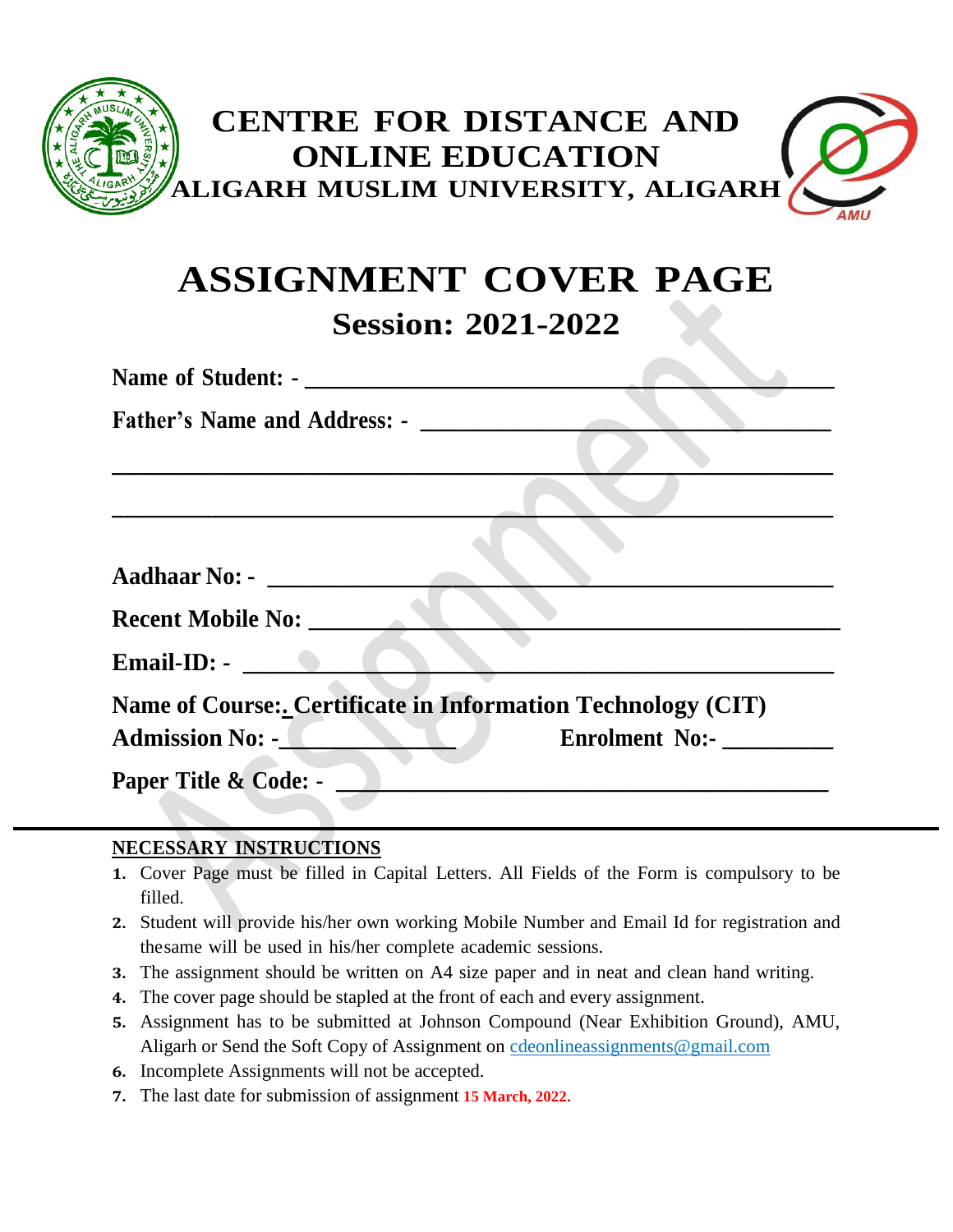### **CENTRE FOR DISTANCE AND ONLINE EDUCATION Aligarh Muslim University, Aligarh Session 2021-2022 Certificate in Information Technology (CIT) INFORMATION TECHNOLOGY (CIT-01) ASSIGNMENT**

**Maximum Marks: 70**

Attempt any three questions.

- **1.** What are the basic components of an information system? Write notes on role on information system
- **2.** What is computer memory? Explain the difference RAM and ROM.
- **3.** What is computer software? Write features of application software?
- **4.** What is computer? Explain 3 main components of a computer.

\*\*\*\*\*\*\*\*\*\*\*\*\*\*\*\*\*\*\*\*\*\*\*\*\*\*\*\*\*\*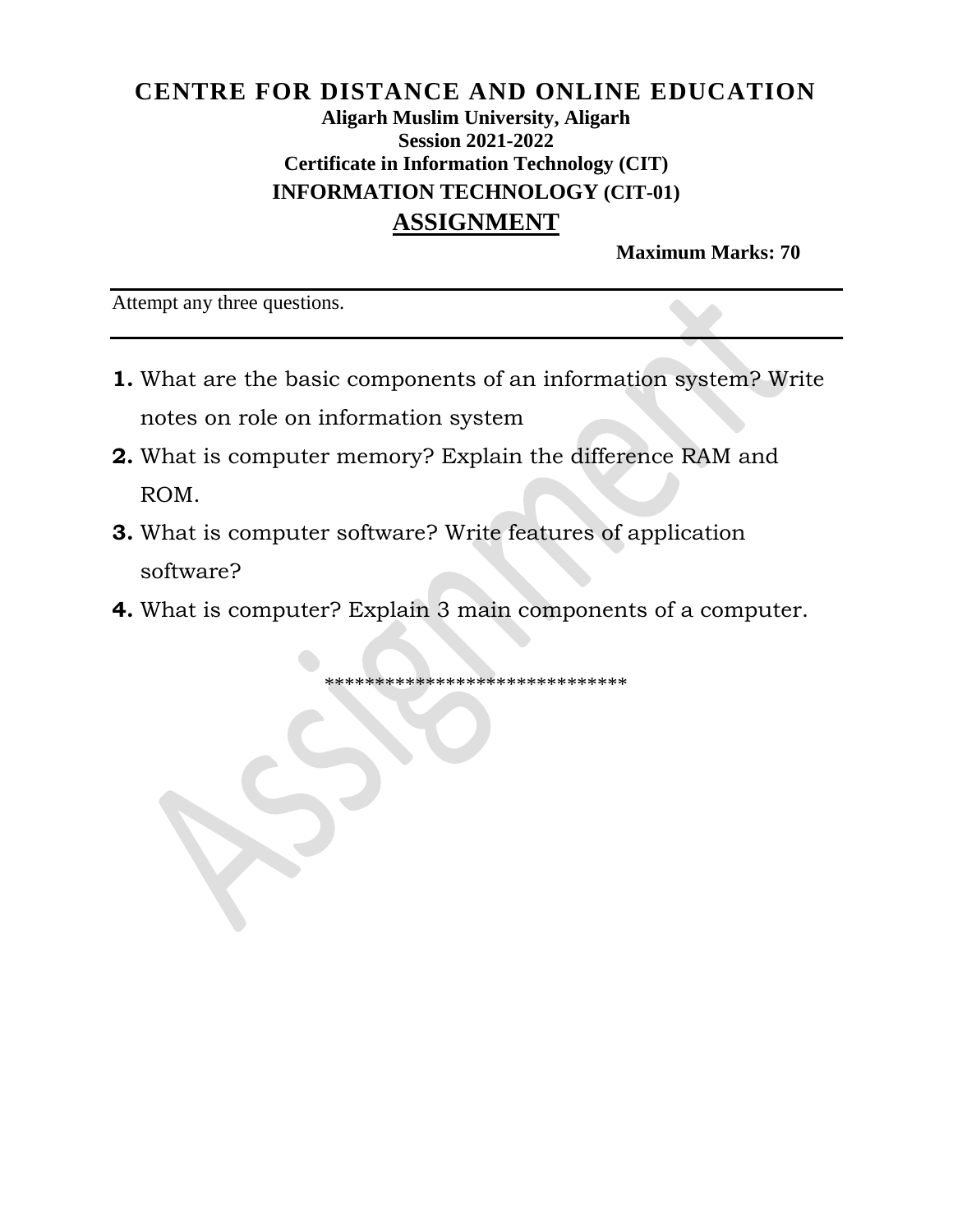#### **CENTRE FOR DISTANCE AND ONLINE EDUCATION Aligarh Muslim University, Aligarh Session 2021-2022 Certificate in Information Technology (CIT) Operating Systems (CIT-02) ASSIGNMENT**

**Maximum Marks: 70**

Attempt any three questions.

- **1.** Write short notes the following with numerical example:
	- a. Process management
	- b. Memory management
	- c. CPU scheduling
	- d. Disk scheduling
- **2.** Differentiate between process and thread. Write a short note on generation of operating system.
- **3.** What is Process Control Block (PCB)? Explain the concept of context switching with suitable block diagram.
- **4.** Define deadlock, how deadlock prevention is different from deadlock avoidance. Explain the necessary condition for a system being in deadlock.

\*\*\*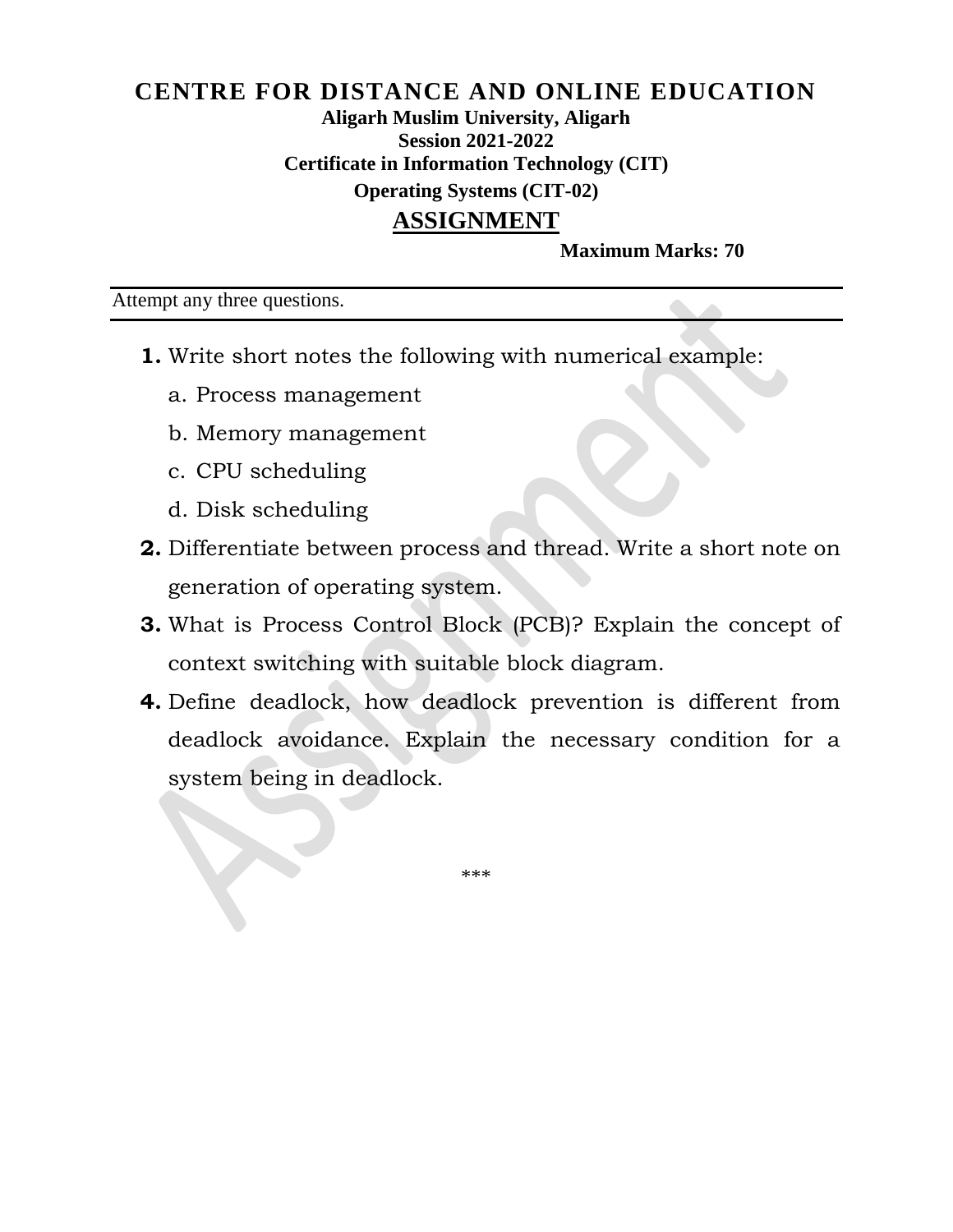#### **CENTRE FOR DISTANCE AND ONLINE EDUCATION Aligarh Muslim University, Aligarh Session 2021-2022 Certificate in Information Technology (CIT) Computer Organization and Architecture (CIT-03) ASSIGNMENT**

**Maximum Marks: 70**

Attempt any three questions.

- **1.** Write short notes on:
	- a. Computer architecture
	- b. Pin diagram of 8084
	- c. Computer generation
	- d. Pipelining
- **2.** What are the three categories of computer architecture? What are some of the components of a microprocessor?
- **3.** Write short notes on:
	- a. Different computer's hazards
	- b. Cache memory
	- c. Snooping protocol
- **4.** Define Endianness of a computer system. Differentiate between little endian and big endian.

\*\*\*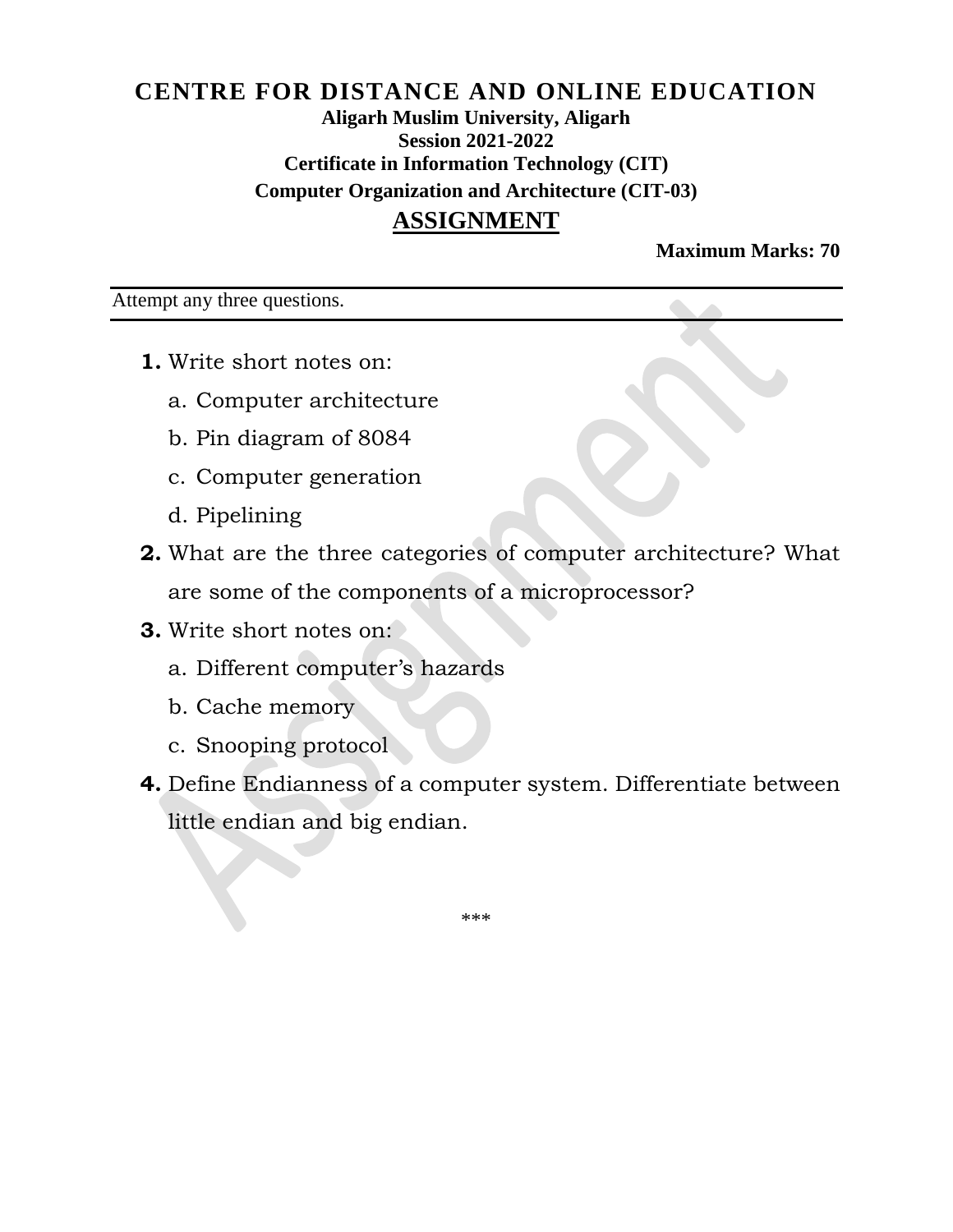## **CENTRE FOR DISTANCE AND ONLINE EDUCATION Aligarh Muslim University, Aligarh Session 2021-2022 Certificate in Information Technology FUNDAMENTALS OF NETWORKING AND INTERNET (CIT-04) ASSIGNMENT**

**Maximum Marks: 70**

Attempt any three questions.

- **1.** What do you mean by Network? Discuss the various type of connecting devices.
- **2.** Define data communication. Explain different elements used for data communication.
- **3.** Define switches. Discuss different types of switching.
- **4.** Write a short note on
	- LAN
	- MAN
	- WAN

\*\*\*\*\*\*\*\*\*\*\*\*\*\*\*\*\*\*\*\*\*\*\*\*\*\*\*\*\*\*